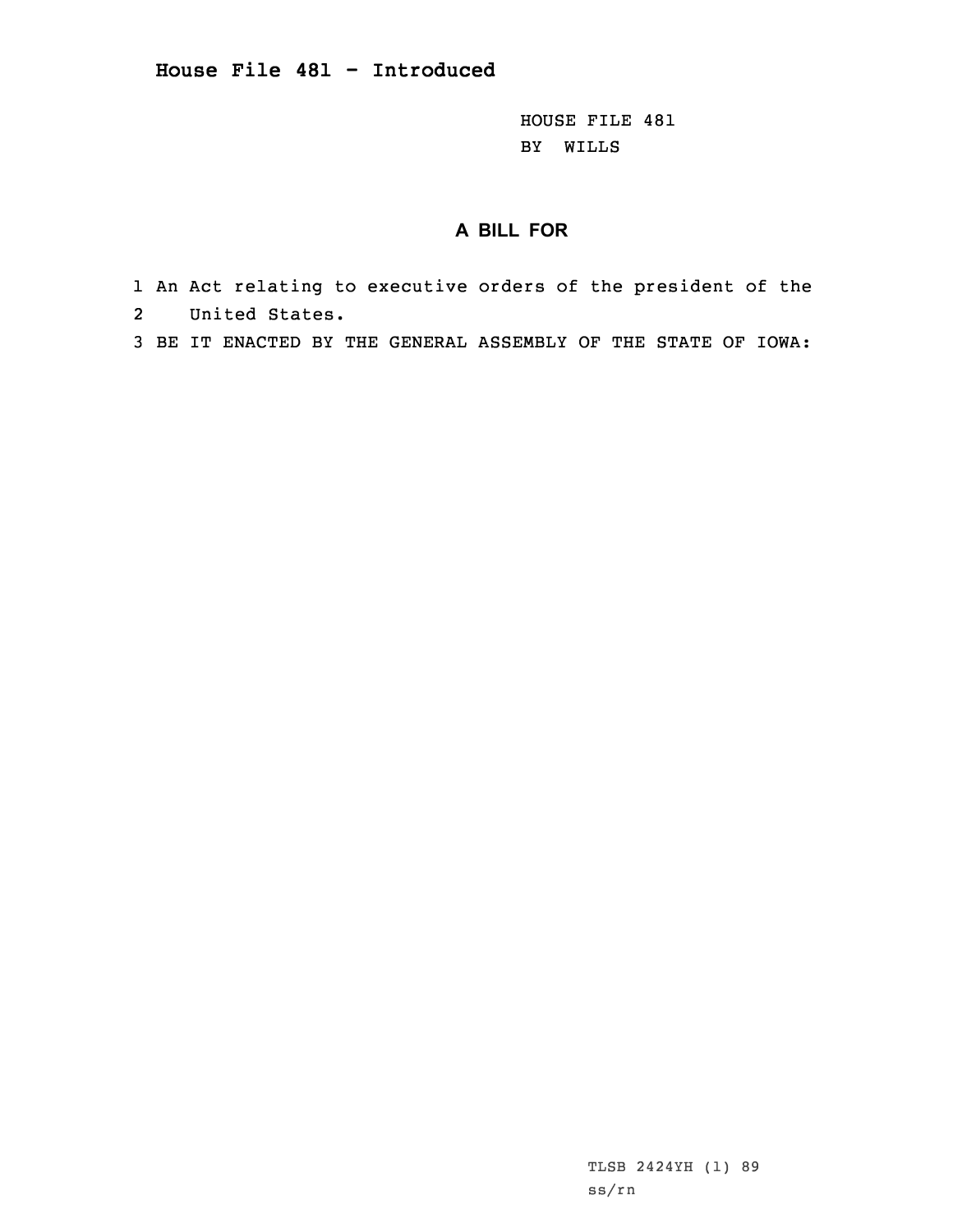1 Section 1. NEW SECTION. **1.19 Presidential orders —— review.** 2 1. The legislative council may review an executive order 3 issued by the president of the United States which has not been 4 affirmed by <sup>a</sup> vote of the Congress of the United States and 5 signed into law as prescribed by the constitution of the United 6 States and recommend to the attorney general and the governor 7 that the executive order be further reviewed.

 2. Upon recommendation from the legislative council, the attorney general shall review an executive order to determine the constitutionality of the order and whether the state should seek an exemption from the application of the order or seek to have the order declared to be an unconstitutional exercise of legislative authority by the president.

14 3. Notwithstanding any other provision of law to the contrary, the state, <sup>a</sup> political subdivision of the state, or any other publicly funded organization shall not implement an executive order of the president of the United States that restricts <sup>a</sup> person's rights or that the attorney general determines to be unconstitutional pursuant to subsection 2 and which relates to any of the following:

21*a.* <sup>A</sup> pandemic or other health emergency.

22 *b.* The regulation of natural resources, including coal and 23 oil.

24*c.* The regulation of the agriculture industry.

25 *d.* The use of land.

26 *e.* The regulation of the financial sector as it relates to 27 environmental, social, or governance standards.

28 *f.* The regulation of the constitutional right to bear arms. 29 EXPLANATION

30 **The inclusion of this explanation does not constitute agreement with** <sup>31</sup> **the explanation's substance by the members of the general assembly.**

 This bill relates to executive orders issued by the president of the United States. The bill allows the legislative council to review an executive order issued by the president and not passed into law by the Congress of the United

-1-

LSB 2424YH (1) 89  $ss/rn$  1/2